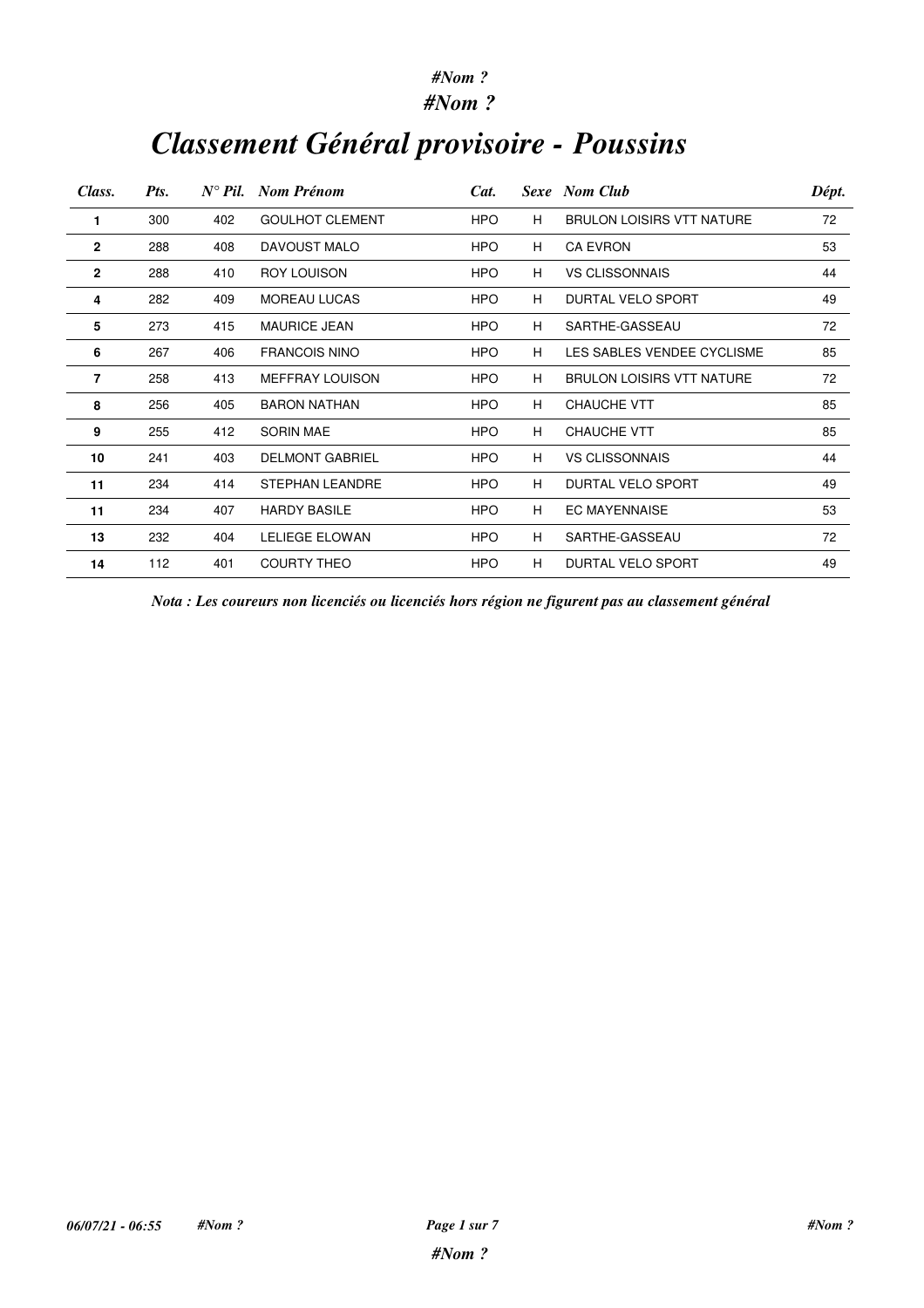### *#Nom ?*

## *Classement Général provisoire - Pupilles*

| Class. | Pts. |     | $N^{\circ}$ Pil. Nom Prénom   | Cat.       |    | Sexe Nom Club                    |    |
|--------|------|-----|-------------------------------|------------|----|----------------------------------|----|
| 1      | 297  | 302 | JOUBARD ETHAN                 | <b>HPU</b> | H. | DURTAL VELO SPORT                | 49 |
| 2      | 291  | 301 | <b>MAHE MAEL</b>              | HPU        | H. | <b>VS CLISSONNAIS</b>            | 44 |
| 3      | 279  | 303 | <b>TETEDOUX GABRIEL</b>       | HPU        | H  | SARTHE-GASSEAU                   | 72 |
| 4      | 264  | 307 | RIVALLIN GABIN                | HPU        | H  | VTT RIEZ OCEAN                   | 85 |
| 5      | 255  | 309 | <b>GROLLIER JESSY</b>         | HPU        | H. | <b>VS CLISSONNAIS</b>            | 44 |
| 6      | 252  | 327 | <b>BESANCENET HUGO</b>        | HPU        | H  | LE MANS SARTHE VELO              | 72 |
| 7      | 248  | 323 | ARGOUARC'H MATHEO             | HPU.       | H. | <b>VC SEBASTIENNAIS</b>          | 44 |
| 7      | 248  | 304 | <b>GOULHOT LOHAN</b>          | HPU        | H  | <b>BRULON LOISIRS VTT NATURE</b> | 72 |
| 9      | 243  | 308 | <b>CAMPILLO GAEL</b>          | HPU        | H. | LAVAL CYCLISME 53                | 53 |
| 10     | 238  | 324 | LANDEAU LORIS                 | HPU        | H  | CA EVRON                         | 53 |
| 11     | 234  | 305 | <b>CHAIGNEAU COLINE</b>       | <b>FPU</b> | F  | LA ROCHE SUR YON VENDEE CYCLIS   | 85 |
| 12     | 233  | 306 | <b>CHAUVIRE CASSIE</b>        | <b>FPU</b> | F. | <b>CA EVRON</b>                  | 53 |
| 12     | 233  | 318 | <b>GUILLET MATHIAS</b>        | HPU        | H  | <b>VS CLISSONNAIS</b>            | 44 |
| 14     | 232  | 328 | <b>BILLAUD GRANDET PIERRE</b> | HPU        | H  | LA ROCHE SUR YON VENDEE CYCLIS   | 85 |
| 15     | 224  | 310 | <b>GELU HUBERSON GABRIEL</b>  | HPU        | H. | SARTHE-GASSEAU                   | 72 |
| 16     | 220  | 320 | <b>MAUREY ANTONIN</b>         | HPU        | H  | DURTAL VELO SPORT                | 49 |
| 17     | 216  | 329 | PIRAUD TIMEO                  | HPU        | H. | CARQUEFOU BMX CLUB               | 44 |
| 18     | 210  | 311 | DAGONNEAU JUSTIN              | HPU        | H. | LE MANS SARTHE VELO              | 72 |
| 19     | 200  | 314 | <b>BONHOMME PAUL</b>          | HPU        | H. | SARTHE-GASSEAU                   | 72 |
| 20     | 196  | 313 | <b>BERTIN MATHEO</b>          | HPU        | H  | <b>VS CLISSONNAIS</b>            | 44 |
| 20     | 196  | 325 | LAUNAY BAPTISTE               | HPU        | H. | LAVAL CYCLISME 53                | 53 |
| 22     | 194  | 317 | JANVIER KERIAN                | HPU        | H  | SARTHE-GASSEAU                   | 72 |
| 23     | 192  | 321 | <b>LECUREUIL MARTIN</b>       | HPU        | H. | SARTHE-GASSEAU                   | 72 |
| 24     | 186  | 312 | <b>BALLESIO ANTOINE</b>       | HPU        | H  | DURTAL VELO SPORT                | 49 |
| 24     | 186  | 326 | <b>CURY LILWENN</b>           | <b>FPU</b> | F. | <b>VC SEBASTIENNAIS</b>          | 44 |
| 26     | 176  | 316 | <b>BRIZARD LEONIE</b>         | <b>FPU</b> | F  | <b>VS CLISSONNAIS</b>            | 44 |
| 27     | 172  | 319 | <b>LUSSON RAPHAEL</b>         | <b>HPU</b> | H  | DURTAL VELO SPORT                | 49 |
| 28     | 110  | 331 | <b>MELIS MARIN</b>            | <b>HPU</b> | H  | ANGERS METROPOLE CYCLISME 49     | 49 |
| 29     | 98   | 315 | LE KERNEC CLEMENT             | <b>HPU</b> | H  | DURTAL VELO SPORT                | 49 |
| 30     | 82   | 322 | ROINSOLLE MAEL                | <b>HPU</b> | H  | DURTAL VELO SPORT                | 49 |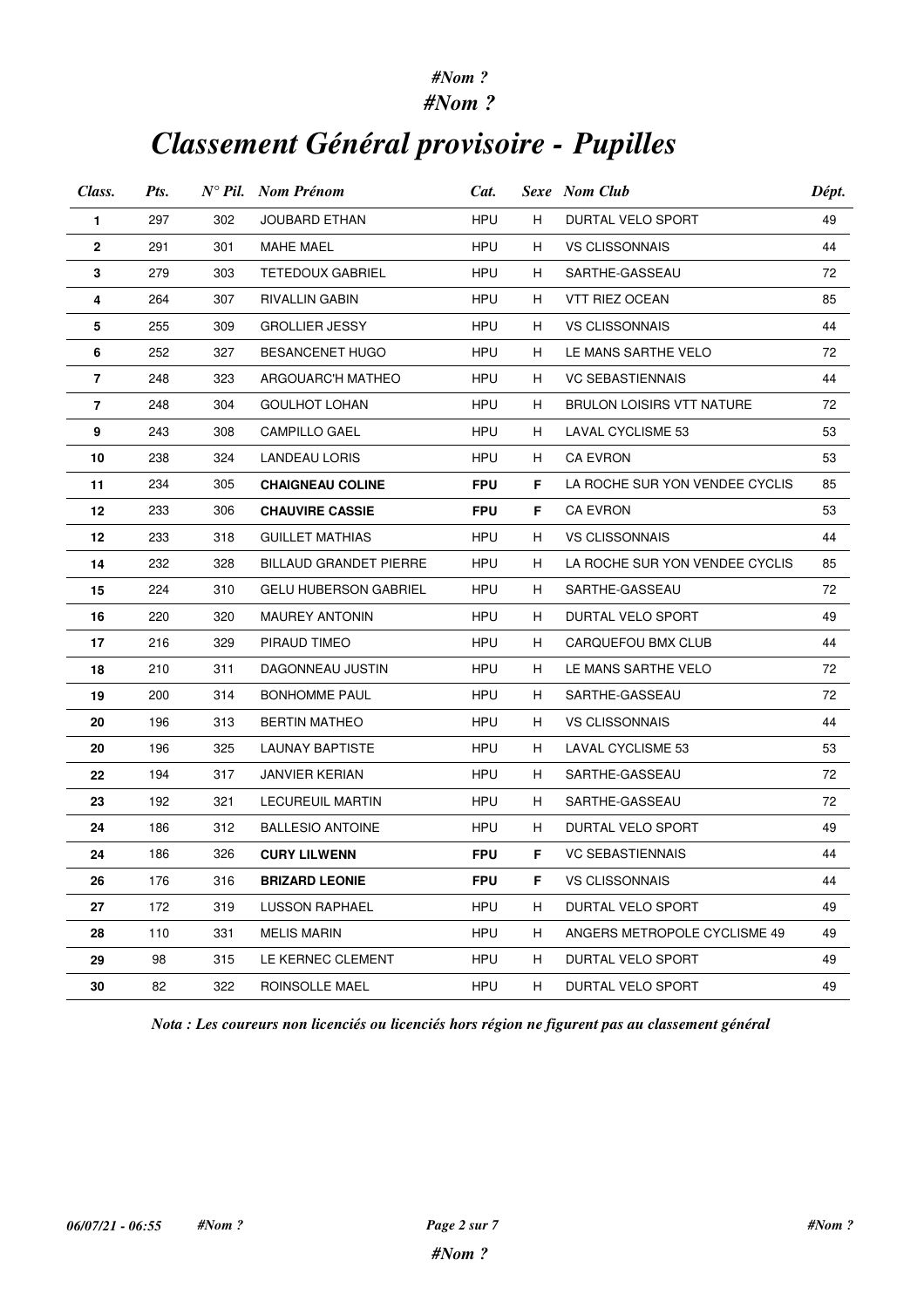### *#Nom ?*

## *Classement Général provisoire - Benjamins*

| Class.       | Pts. |     | $N^{\circ}$ Pil. Nom Prénom | Cat.       | Sexe Nom Club |                                | Dépt. |
|--------------|------|-----|-----------------------------|------------|---------------|--------------------------------|-------|
| 1            | 297  | 201 | <b>MARTINEAU AXEL</b>       | HBE        | H             | DURTAL VELO SPORT              | 49    |
| $\mathbf{2}$ | 291  | 207 | <b>CHAIGNEAU PIERRE</b>     | HBE        | H.            | LA ROCHE SUR YON VENDEE CYCLIS | 85    |
| 3            | 282  | 212 | LUTTIAU NOE                 | HBE        | H             | LA ROCHE SUR YON VENDEE CYCLIS | 85    |
| 4            | 279  | 202 | <b>BRETON KENNY</b>         | HBE        | H             | <b>BRETTE SPORTIF</b>          | 72    |
| 5            | 267  | 203 | <b>BONNEAU YLLAN</b>        | HBE        | H.            | LES SABLES VENDEE CYCLISME     | 85    |
| 6            | 260  | 210 | <b>DELMONT EZEKIEL</b>      | HBE        | H             | <b>VS CLISSONNAIS</b>          | 44    |
| 7            | 248  | 205 | <b>BEGUE TIM</b>            | HBE        | H             | LA ROCHE SUR YON VENDEE CYCLIS | 85    |
| 8            | 247  | 213 | REYMONDET JUSTIN            | HBE        | H             | VTT RIEZ OCEAN                 | 85    |
| 9            | 244  | 217 | BERGERE TOM                 | HBE        | H             | LAVAL CYCLISME 53              | 53    |
| 10           | 243  | 222 | <b>BERGERE LOUKA</b>        | HBE        | H.            | LAVAL CYCLISME 53              | 53    |
| 10           | 243  | 216 | <b>VERGER NATHANAEL</b>     | HBE        | H             | DURTAL VELO SPORT              | 49    |
| 12           | 237  | 204 | DAVOUST TYLIO               | HBE        | H             | <b>CA EVRON</b>                | 53    |
| 13           | 235  | 206 | ROBERT MELVIN               | HBE        | H             | ANGERS METROPOLE CYCLISME 49   | 49    |
| 13           | 235  | 208 | <b>GUERMOND MATHIS</b>      | HBE        | H.            | CHAUCHE VTT                    | 85    |
| 15           | 224  | 209 | <b>CHAUVIRE NOAH</b>        | HBE        | H             | <b>CA EVRON</b>                | 53    |
| 15           | 224  | 219 | <b>AVENTIN VICTOR</b>       | HBE        | H             | DURTAL VELO SPORT              | 49    |
| 17           | 218  | 214 | RIBALET LUCAS               | HBE        | H.            | <b>VS CLISSONNAIS</b>          | 44    |
| 18           | 212  | 228 | MOREAU ALBAN                | HBE        | H             | DURTAL VELO SPORT              | 49    |
| 19           | 210  | 211 | <b>DESHAYES Nolan</b>       | HBE        | H.            | EC MAYENNAISE                  | 53    |
| 20           | 206  | 224 | LESIOURD NOA                | HBE        | H             | LAVAL CYCLISME 53              | 53    |
| 21           | 204  | 225 | <b>BREBION NOE</b>          | HBE        | H             | DURTAL VELO SPORT              | 49    |
| 22           | 196  | 220 | <b>ENGOULVENT LENA</b>      | <b>FBE</b> | F.            | <b>BRETTE SPORTIF</b>          | 72    |
| 23           | 194  | 230 | SOREAU FIRMIN               | HBE        | H.            | DURTAL VELO SPORT              | 49    |
| 24           | 190  | 232 | <b>HAUBOIS ANATOLE</b>      | HBE        | H             | BRULON LOISIRS VTT NATURE      | 72    |
| 24           | 190  | 231 | LAMBERT LEPINAY TIMOE       | HBE        | H.            | <b>EC MAYENNAISE</b>           | 53    |
| 24           | 190  | 227 | <b>CORBIN BAPTISTE</b>      | HBE        | H             | <b>VS CLISSONNAIS</b>          | 44    |
| 27           | 176  | 233 | <b>METAYER CALVIN</b>       | HBE        | H             | LAVAL CYCLISME 53              | 53    |
| 28           | 172  | 229 | <b>CROCHET JEREMY</b>       | HBE        | H             | VTT RIEZ OCEAN                 | 85    |
| 28           | 172  | 236 | SIBEL MAHE                  | <b>HBE</b> | H             | LE MANS SARTHE VELO            | 72    |
| 30           | 166  | 218 | <b>METREAU LOUIS</b>        | HBE        | H             | ANGERS METROPOLE CYCLISME 49   | 49    |
| 31           | 164  | 237 | <b>CHARTIER NATHAN</b>      | <b>HBE</b> | H             | DURTAL VELO SPORT              | 49    |
| 32           | 162  | 226 | <b>CHARDRON NINO</b>        | <b>HBE</b> | H             | <b>CA EVRON</b>                | 53    |
| 33           | 158  | 235 | <b>BESNARD ANDREA</b>       | <b>FBE</b> | F.            | LE MANS SARTHE VELO            | 72    |
| 34           | 146  | 221 | <b>CURY MAELYNE</b>         | <b>FBE</b> | F.            | <b>VC SEBASTIENNAIS</b>        | 44    |
| 35           | 76   | 234 | <b>PLANSON AURELE</b>       | HBE        | H             | ANGERS METROPOLE CYCLISME 49   | 49    |
| 36           | 70   | 223 | BORE NOE                    | <b>HBE</b> | H.            | DURTAL VELO SPORT              | 49    |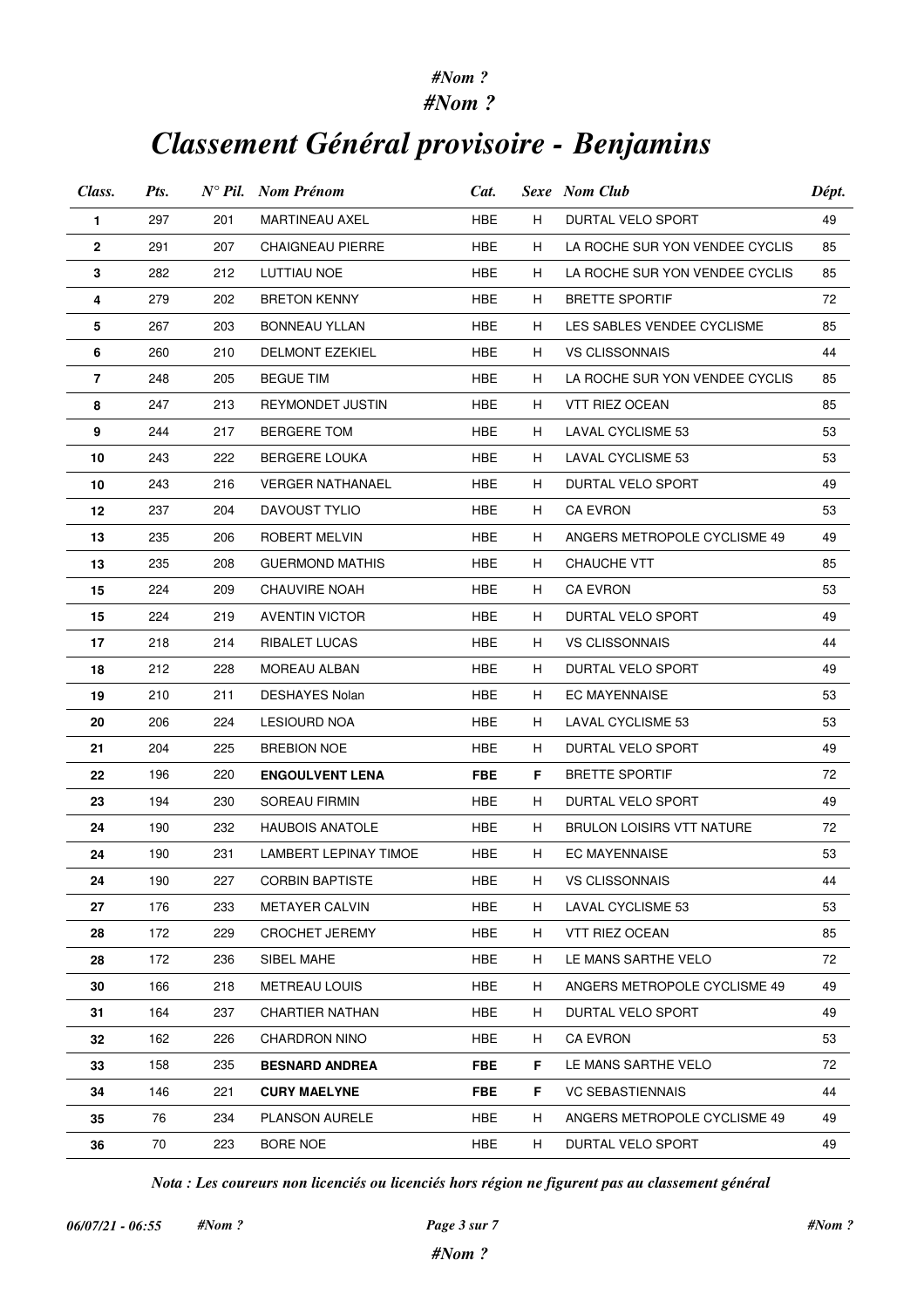#### *#Nom ? #Nom ?*

# *Classement Général provisoire - Minimes*

| Class.         | Pts. |     | $N^{\circ}$ Pil. Nom Prénom | Cat. |    | <b>Sexe</b> Nom Club           | Dépt. |
|----------------|------|-----|-----------------------------|------|----|--------------------------------|-------|
| 1              | 282  | 101 | <b>JOLY AXEL</b>            | HMI  | H  | <b>CHAUCHE VTT</b>             | 85    |
| 1              | 282  | 107 | <b>VERGER AMAURY</b>        | HMI  | H. | DURTAL VELO SPORT              | 49    |
| 3              | 273  | 106 | <b>SIRE LUCAS</b>           | HMI  | H. | LA ROCHE SUR YON VENDEE CYCLIS | 85    |
| 4              | 270  | 102 | JACQUINET PIERRICK          | HMI  | H  | LA ROCHE SUR YON VENDEE CYCLIS | 85    |
| 5              | 267  | 104 | ROGER LUKAS                 | HMI  | H  | <b>CHAUCHE VTT</b>             | 85    |
| 6              | 261  | 109 | <b>BREYNE CLEMENT</b>       | HMI  | H  | <b>VS CLISSONNAIS</b>          | 44    |
| $\overline{7}$ | 260  | 103 | <b>TETEDOUX CLEMENT</b>     | HMI  | H  | SARTHE-GASSEAU                 | 72    |
| 8              | 256  | 116 | <b>BLOC'H NOAH</b>          | HMI  | H  | DURTAL VELO SPORT              | 49    |
| 9              | 252  | 112 | MIELCAREK GABIN             | HMI  | H  | LAVAL CYCLISME 53              | 53    |
| 10             | 246  | 115 | <b>GLOT MALONE</b>          | HMI  | H  | DURTAL VELO SPORT              | 49    |
| 11             | 242  | 111 | JOUBARD MAXIME              | HMI  | H  | DURTAL VELO SPORT              | 49    |
| 12             | 230  | 110 | <b>BALDASSARRE LUCAS</b>    | HMI  | H  | SARTHE-GASSEAU                 | 72    |
| 13             | 226  | 105 | <b>MARINUS TOM</b>          | HMI  | H  | <b>LAVAL CYCLISME 53</b>       | 53    |
| 14             | 218  | 140 | CHEVALLIER TIMOTHE          | HMI  | H  | LE MANS SARTHE VELO            | 72    |
| 15             | 212  | 135 | <b>BARON JULES</b>          | HMI  | H  | <b>CHAUCHE VTT</b>             | 85    |
| 16             | 210  | 136 | PENARD TOM                  | HMI  | H  | VTT RIEZ OCEAN                 | 85    |
| 17             | 208  | 145 | PILON MARIUS                | HMI  | H  | <b>CA EVRON</b>                | 53    |
| 18             | 206  | 108 | <b>BLANCHE CORENTIN</b>     | HMI  | H  | <b>CA EVRON</b>                | 53    |
| 19             | 202  | 131 | <b>HEULOT LENY</b>          | HMI  | H  | CYCLO CLUB ERNEEN              | 53    |
| 20             | 200  | 126 | <b>DESNOS NOLHANN</b>       | HMI  | H  | <b>CA EVRON</b>                | 53    |
| 21             | 196  | 114 | <b>MORICEAU CLARISSE</b>    | FMI  | F  | DURTAL VELO SPORT              | 49    |
| 21             | 196  | 139 | <b>SORIN TIMEO</b>          | HMI  | H  | <b>CHAUCHE VTT</b>             | 85    |
| 23             | 190  | 133 | DUPONT THOMAS NOE           | HMI  | H  | LE MANS SARTHE VELO            | 72    |
| 23             | 190  | 113 | <b>VERRIER LEO</b>          | HMI  | H  | <b>CA EVRON</b>                | 53    |
| 25             | 188  | 119 | <b>COUILLAUD FABIAN</b>     | HMI  | H  | <b>VS CLISSONNAIS</b>          | 44    |
| 26             | 184  | 130 | <b>MARQUIS TIMOTHEE</b>     | HMI  | H  | DURTAL VELO SPORT              | 49    |
| 27             | 182  | 121 | <b>JOUSSE ARTHUR</b>        | HMI  | H  | SARTHE-GASSEAU                 | 72    |
| 28             | 168  | 117 | DANIEAU LEO                 | HMI  | H  | LE MANS SARTHE VELO            | 72    |
| 28             | 168  | 122 | <b>LECOQ ALIZEA</b>         | FMI  | F. | <b>CA EVRON</b>                | 53    |
| 30             | 162  | 118 | <b>ROY BASTIEN</b>          | HMI  | H  | <b>VS CLISSONNAIS</b>          | 44    |
| 30             | 162  | 120 | <b>FRANCOIS NOA</b>         | HMI  | H  | LES SABLES VENDEE CYCLISME     | 85    |
| 32             | 156  | 129 | RIPOCHE ENZO                | HMI  | H  | <b>VS CLISSONNAIS</b>          | 44    |
| 33             | 148  | 125 | <b>MARCHAND ALEX</b>        | HMI  | H  | <b>VS CLISSONNAIS</b>          | 44    |
| 34             | 146  | 134 | SALOMON LEBIHEN YANIS       | HMI  | H  | SARTHE-GASSEAU                 | 72    |
| 35             | 144  | 138 | <b>MEFFRAY ANTONIN</b>      | HMI  | H  | BRULON LOISIRS VTT NATURE      | 72    |
| 36             | 138  | 124 | <b>BOSTEAU NOA</b>          | HMI  | H  | DURTAL VELO SPORT              | 49    |
| 37             | 132  | 137 | <b>HECQUET JULES</b>        | HMI  | H  | LE MANS SARTHE VELO            | 72    |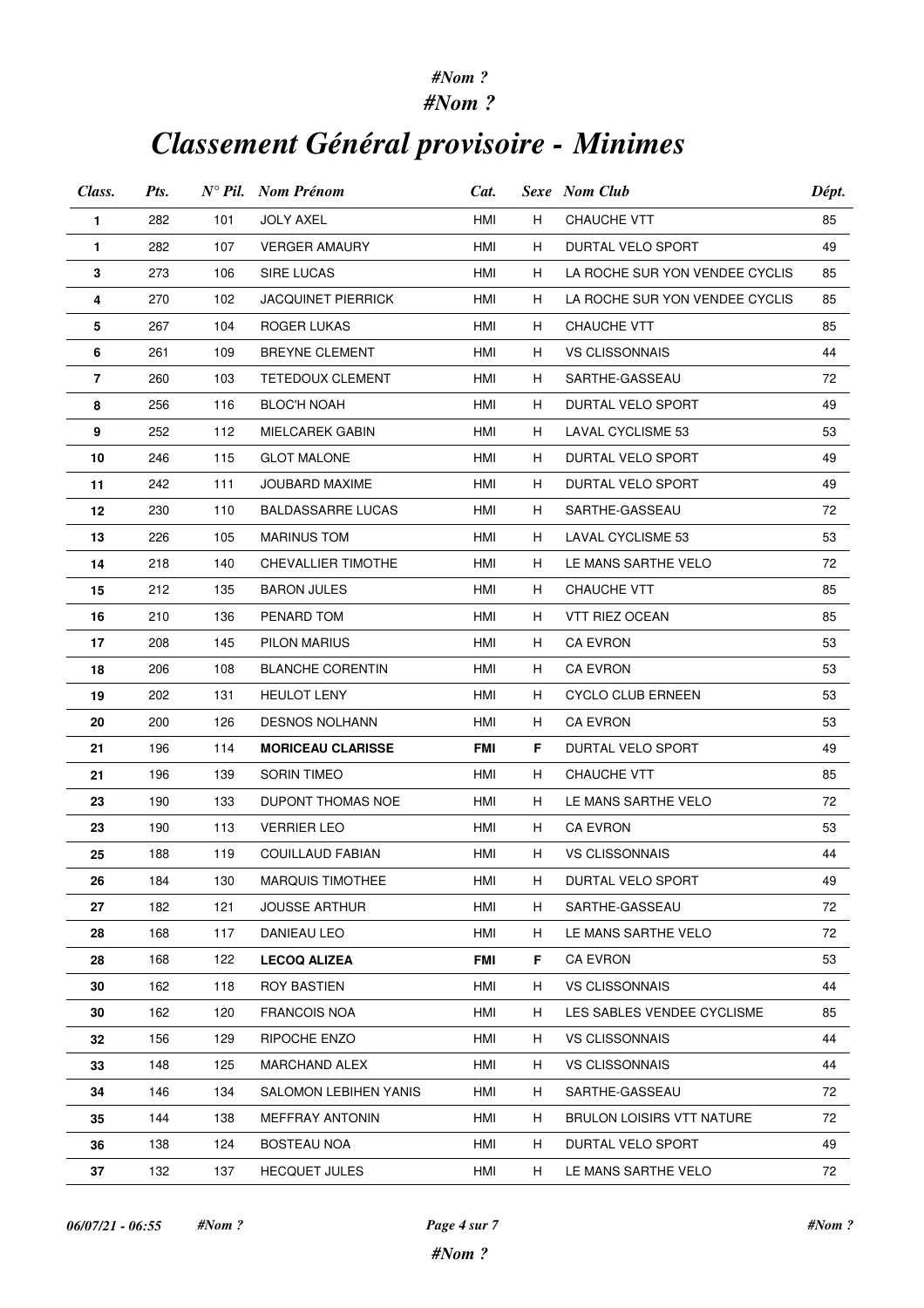*#Nom ?*

# *Classement Général provisoire - Minimes*

| Class. | Pts. | $N^{\circ}$ Pil. | Nom Prénom              | Cat.       |   | Sexe Nom Club         | Dépt. |
|--------|------|------------------|-------------------------|------------|---|-----------------------|-------|
| 38     | 128  | 132              | <b>BESNARD JADE</b>     | <b>FMI</b> | F | LE MANS SARTHE VELO   | 72    |
| 38     | 128  | 127              | CHAILLOU CYPRIAN        | HMI        | н | <b>VS CLISSONNAIS</b> | 44    |
| 40     | 122  | 143              | <b>COUBARD KILIAN</b>   | HMI        | н | LE MANS SARTHE VELO   | 72    |
| 41     | 120  | 141              | PRIMAUX TOM             | HMI        | н | <b>EC MAYENNAISE</b>  | 53    |
| 42     | 116  | 123              | <b>EPINARD JADE</b>     | <b>FMI</b> | F | <b>EC MAYENNAISE</b>  | 53    |
| 43     | 112  | 146              | <b>BEDUNEAU ALEXIS</b>  | HMI        | н | LE MANS SARTHE VELO   | 72    |
| 44     | 104  | 142              | <b>GUERIN ANTONIN</b>   | HMI        | н | <b>EC MAYENNAISE</b>  | 53    |
| 45     | 80   | 144              | <b>VIDGRIN BAPTISTE</b> | HMI        | н | DURTAL VELO SPORT     | 49    |

*Nota : Les coureurs non licenciés ou licenciés hors région ne figurent pas au classement général*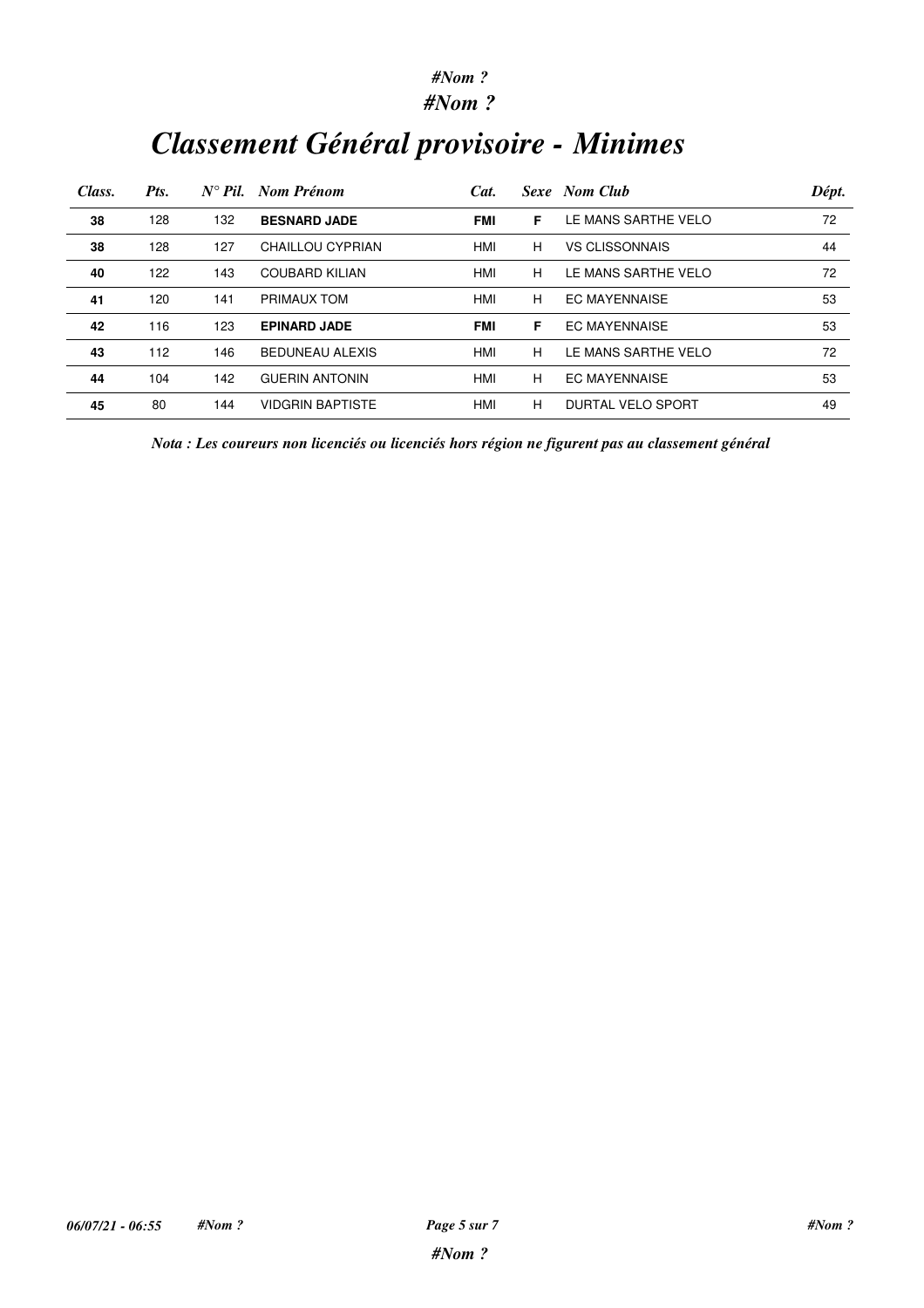#### *#Nom ? #Nom ?*

# *Classement Général provisoire - Cadets*

| Class.      | Pts. |                | $N^{\circ}$ Pil. Nom Prénom | Cat.             |    | Sexe Nom Club                  | Dépt. |
|-------------|------|----------------|-----------------------------|------------------|----|--------------------------------|-------|
| 1           | 288  | 5              | <b>TROUILLARD ARMAND</b>    | <b>HCA</b>       | H. | DURTAL VELO SPORT              | 49    |
| 2           | 285  | $\mathbf{1}$   | <b>BRETON KYLIAN</b>        | <b>HCA</b>       | H. | <b>BRETTE SPORTIF</b>          | 72    |
| $\mathbf 2$ | 285  | $\overline{7}$ | ADAM AUBIN                  | <b>HCA</b>       | H. | DURTAL VELO SPORT              | 49    |
| 4           | 270  | 23             | BERTRAND TOM                | <b>HCA</b>       | H  | VTT RIEZ OCEAN                 | 85    |
| 5           | 267  | $\overline{2}$ | <b>GASNIER TOM</b>          | <b>HCA</b>       | H. | SARTHE-GASSEAU                 | 72    |
| 6           | 258  | 4              | DURAND LOUKA                | <b>HCA</b>       | H  | <b>GUEMENE VTT</b>             | 44    |
| 6           | 258  | 8              | <b>CLENET NOLAN</b>         | <b>HCA</b>       | H. | VS CLISSONNAIS                 | 44    |
| 6           | 258  | 30             | <b>FERRET THOMAS</b>        | <b>HCA</b>       | H  | <b>BRETTE SPORTIF</b>          | 72    |
| 9           | 243  | 21             | PIVETEAU ROMAIN             | <b>HCA</b>       | H. | <b>CHAUCHE VTT</b>             | 85    |
| 10          | 240  | 3              | PLAIRE NOLANE               | HCA              | H. | LES SABLES VENDEE CYCLISME     | 85    |
| 11          | 236  | 37             | <b>BEUCHER NOA</b>          | <b>HCA</b>       | H  | <b>EC MAYENNAISE</b>           | 53    |
| 12          | 232  | 14             | <b>MARTINEAU THEO</b>       | <b>HCA</b>       | H. | DURTAL VELO SPORT              | 49    |
| 13          | 228  | 20             | <b>BEAUCE LUCAS</b>         | HCA              | H  | EC MAYENNAISE                  | 53    |
| 14          | 216  | 12             | <b>CHENOT AXEL</b>          | <b>HCA</b>       | H. | DURTAL VELO SPORT              | 49    |
| 15          | 214  | 16             | <b>BORDEVAIRE HUGO</b>      | <b>HCA</b>       | H  | <b>VS CLISSONNAIS</b>          | 44    |
| 16          | 212  | 17             | CORBEL GASPARD              | <b>HCA</b>       | H  | ANGERS METROPOLE CYCLISME 49   | 49    |
| 17          | 210  | 11             | <b>TOURNEUX ESTEBAN</b>     | <b>HCA</b>       | H. | DURTAL VELO SPORT              | 49    |
| 17          | 210  | 13             | THIBAUDEAU JULES            | <b>HCA</b>       | H  | <b>VS CLISSONNAIS</b>          | 44    |
| 19          | 208  | 41             | PITON NAEL                  | <b>HCA</b>       | H. | ANGERS METROPOLE CYCLISME 49   | 49    |
| 19          | 208  | 9              | LAGNEAU JULIAN              | <b>HCA</b><br>H. |    | SARTHE-GASSEAU                 | 72    |
| 21          | 198  | 19             | LE PAVOUX LOUIS             | <b>HCA</b>       | H  | ANGERS METROPOLE CYCLISME 49   | 49    |
| 21          | 198  | 24             | FREMONDIERE PAUL            | HCA              | H  | DURTAL VELO SPORT              | 49    |
| 23          | 194  | 26             | THEBAULT BERTRAND EMILIEN   | <b>HCA</b>       | H. | LE MANS SARTHE VELO            | 72    |
| 23          | 194  | 10             | <b>LOISEAU MAELLE</b>       | <b>FCA</b>       | F  | <b>EC MAYENNAISE</b>           | 53    |
| 23          | 194  | 28             | <b>GARNIER SACHA</b>        | <b>HCA</b>       | H  | DURTAL VELO SPORT              | 49    |
| 26          | 178  | 39             | <b>COTTIN ARTHUR</b>        | <b>HCA</b>       | H  | ANGERS METROPOLE CYCLISME 49   | 49    |
| 27          | 176  | 35             | NICOLLI VICTOR              | <b>HCA</b>       | H  | ANGERS METROPOLE CYCLISME 49   | 49    |
| 27          | 176  | 27             | <b>LEMARIE THEO</b>         | HCA              | H. | ANGERS METROPOLE CYCLISME 49   | 49    |
| 29          | 174  | 38             | <b>GAUTIER MARIUS</b>       | <b>HCA</b>       | H. | PAYS D'ANCENIS CYCLISME 44     | 44    |
| 30          | 170  | 15             | <b>EPINARD AGATHE</b>       | <b>FCA</b>       | F. | <b>EC MAYENNAISE</b>           | 53    |
| 31          | 166  | 18             | <b>BOUCHEE GASPARD</b>      | <b>HCA</b>       | H. | CC CASTELBRIANTAIS             | 44    |
| 32          | 164  | 31             | NAURAYE VALENTIN            | <b>HCA</b>       | H  | ANGERS METROPOLE CYCLISME 49   | 49    |
| 32          | 164  | 29             | <b>GESBERT SELYAN</b>       | <b>HCA</b>       | H  | LAVAL CYCLISME 53              | 53    |
| 34          | 144  | 34             | <b>BARBIN THOMAS</b>        | HCA              | H. | DURTAL VELO SPORT              | 49    |
| 35          | 138  | 33             | <b>CAPPON ILAN</b>          | <b>HCA</b>       | H  | DURTAL VELO SPORT              | 49    |
| 36          | 132  | 6              | LIMOUSIN COME               | <b>HCA</b>       | H  | LA ROCHE SUR YON VENDEE CYCLIS | 85    |
| 37          | 78   | 32             | <b>HAMME ROMAIN</b>         | <b>HCA</b>       | H  | DURTAL VELO SPORT              | 49    |